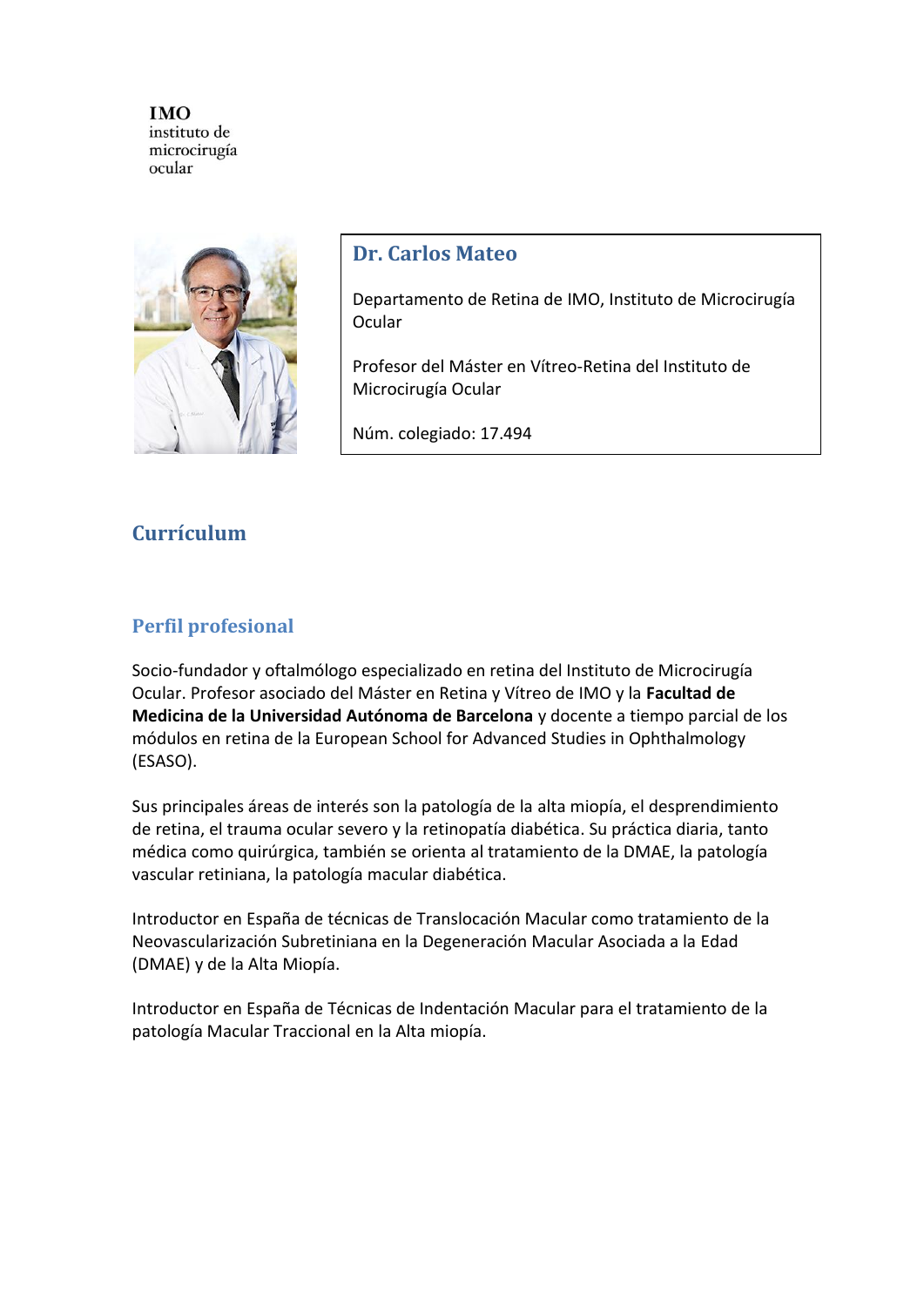# **Formación y actividad profesional**

Licenciatura en Medicina y cirugía por el Hospital Clínico de Barcelona

Residente de Oftalmología en el Hospital General Vall d'Hebron .Universidad Autónoma de Barcelona .

Médico Adjunto del departamento de Retina y Vítreo del Hospital General Vall d'Hebron de Barcelona (1985-2000)

Cirujano Especialista en Cirugía Vitreorretiniana en Hospital General de Cataluña (1987-1991)

Miembro del Centro de Retina y Vítreo de Barcelona ( 1991-1994)

Coordinador de la Sección de Cirugía Vitreorretiniana para la Retinopatía Diabética Proliferativa en la Fundación Sardá Farriol (1994-2000)

## **Docencia**

Profesor asociado de Oftalmología en la UAB (Universidad Autónoma de Barcelona) en el Master de Retina Qurúrgica

Profesor de la European School for Advanced Studies in Ophthalmology (ESASO)

Profesor de la European Vitreo Retinal Society Training School (EVRTS).

## **Afiliaciones**

- American Academy of Ophthalmology
- American Society of Retina Specialists
- Arab African Society of Retina Specialists (honorary member)
- European Society of Retina Specialists
- Sociedad Española de Oftalmología
- Sociedad Española de Retina y Vítreo
- Societat Catalana d'Oftalmologia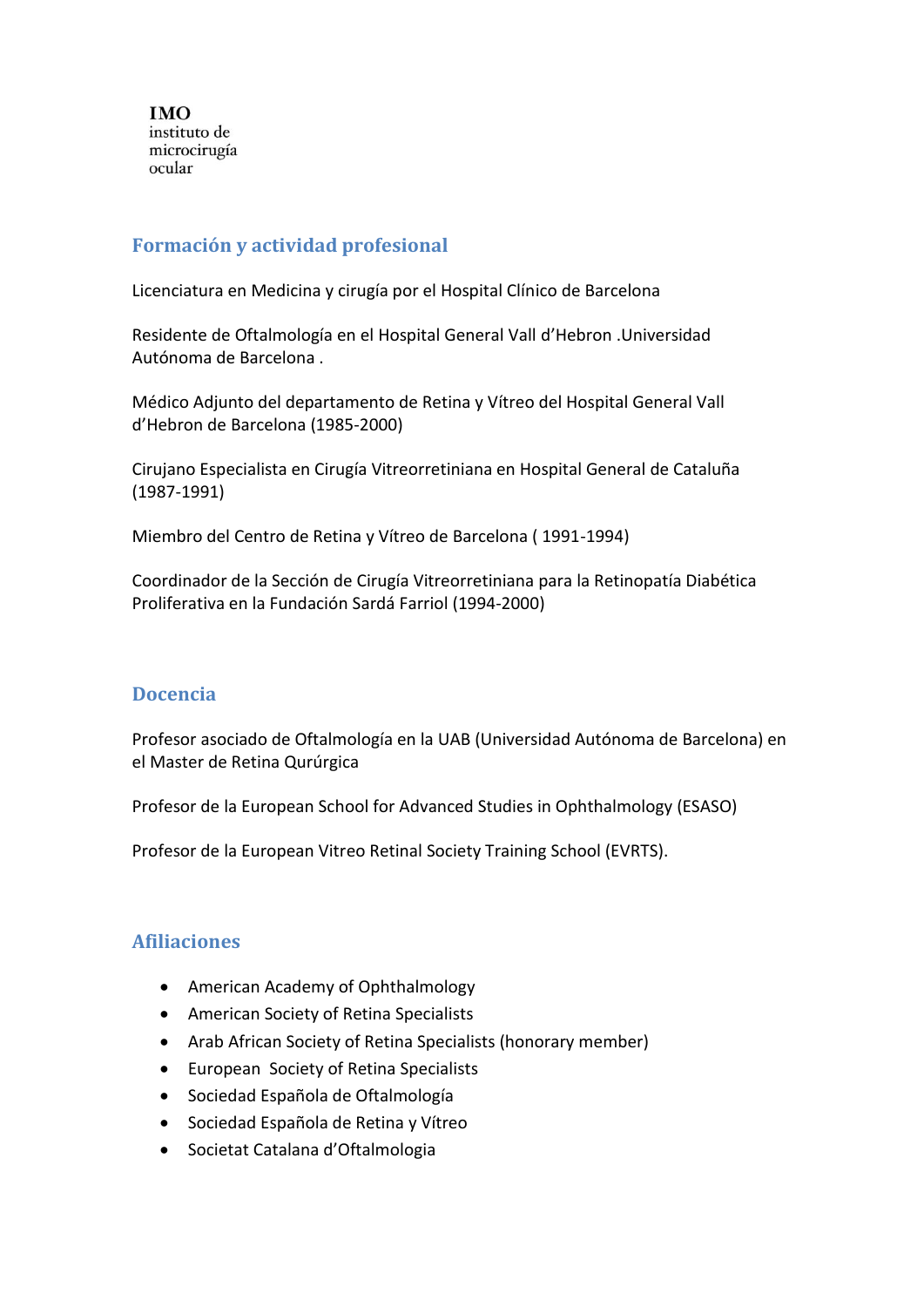#### **Publicaciones recientes**

Mazzarella S, **Mateo C.,** Freixes S, Burés-Jelstrup A., Ríos J, Navarro R, García-Arumí J, Corcóstegui B, Arrondo E. Effect of intravitreal injection of dexamethasone 0,7 mg (Ozurdex®) on intraocular pressure in patients with macular edema. Ophthalmic Res 2015; 54 (3): 143-9.

**Mateo C**., Burés-Jelstrup A**.** Macular buckling with Ando plombe may increase choroidal thickness and mimic serous retinal detachment seen in the tilted disk syndrome Retinal Cases Brief Rep 2016; 10:327-330

[Ohno-Matsui K,](https://www-ncbi-nlm-nih-gov.sire.ub.edu/pubmed/?term=Ohno-Matsui%20K%5BAuthor%5D&cauthor=true&cauthor_uid=27557083) [Alkabes M,](https://www-ncbi-nlm-nih-gov.sire.ub.edu/pubmed/?term=Alkabes%20M%5BAuthor%5D&cauthor=true&cauthor_uid=27557083) [Salinas C,](https://www-ncbi-nlm-nih-gov.sire.ub.edu/pubmed/?term=Salinas%20C%5BAuthor%5D&cauthor=true&cauthor_uid=27557083) **[Mateo](https://www-ncbi-nlm-nih-gov.sire.ub.edu/pubmed/?term=Mateo%20C%5BAuthor%5D&cauthor=true&cauthor_uid=27557083) C.**, [Moriyama M,](https://www-ncbi-nlm-nih-gov.sire.ub.edu/pubmed/?term=Moriyama%20M%5BAuthor%5D&cauthor=true&cauthor_uid=27557083) [Cao K,](https://www-ncbi-nlm-nih-gov.sire.ub.edu/pubmed/?term=Cao%20K%5BAuthor%5D&cauthor=true&cauthor_uid=27557083) [Yoshida T.](https://www-ncbi-nlm-nih-gov.sire.ub.edu/pubmed/?term=Yoshida%20T%5BAuthor%5D&cauthor=true&cauthor_uid=27557083) Features of posterior staphylomas analyzed in wide-field fundus images in patients with unilateral and bilateral pathologic myopia. [Retina.](https://www-ncbi-nlm-nih-gov.sire.ub.edu/pubmed/27557083) 2016 Aug 23.

[Oleñik A,](https://www-ncbi-nlm-nih-gov.sire.ub.edu/pubmed/?term=Ole%C3%B1ik%20A%5BAuthor%5D&cauthor=true&cauthor_uid=26966865) [Rios J,](https://www-ncbi-nlm-nih-gov.sire.ub.edu/pubmed/?term=Rios%20J%5BAuthor%5D&cauthor=true&cauthor_uid=26966865) **[Mateo](https://www-ncbi-nlm-nih-gov.sire.ub.edu/pubmed/?term=Mateo%20C%5BAuthor%5D&cauthor=true&cauthor_uid=26966865) C**. Inverted internal limiting membrane flap technique for macular holes in high myopia with axial length ≥30 mm. [Retina.](https://www-ncbi-nlm-nih-gov.sire.ub.edu/pubmed/26966865) 2016 Sep;36 (9):1688- 93. doi: 10.1097

Güell JL, Arrondo E, Cortina S, Echevarría J, Gomez Resa, MV, Gris O, Hannush S, **Mateo C.** Chapter: *Boston KPro I: Complications*. Edition: Springer Publishing. Book: keratoprosthesis and Artificial Corneas: Fundamentals and Surgical applications. C26 Chapters . July 2014.

Alkabes M, Burés-Jelstrup A, Salinas C, Medeiros MD, Rios J, Corcostegui B, **Mateo C.** *Macular buckling for previously untreated and recurrent retinal detachment due to high myopic macular hole: a 12-month comparative study*. Graefes Arch Clin Exp Ophthalmol. 2014 Apr;252(4):571-81. doi: 10.1007/s00417-013-2497-y. Epub 2013 Oct 26. PubMed PMID: 24158373.

Alkabes M, Pichi F, Nucci P, Massaro D, Dutra Medeiros M, Corcostegui B, **Mateo C.** *Anatomical and visual outcomes in high myopic macular hole (HM-MH) without retinal detachment: a review.* Graefes Arch Clin Exp Ophthalmol. 2014 Feb;252(2):191-9. Epub 2014 Jan 3. PubMed PMID: 24384802.

Burés-Jelstrup A, Alkabes M, Gómez-Resa M, Rios J, Corcóstegui B, **Mateo C.** *Visual and anatomical outcome after macular buckling for macular hole with associated foveoschisis in highly myopic eyes*. Br J Ophthalmol. 2014 Jan;98(1):104-9. Epub 2013 Oct 29. PubMed PMID: 24169656.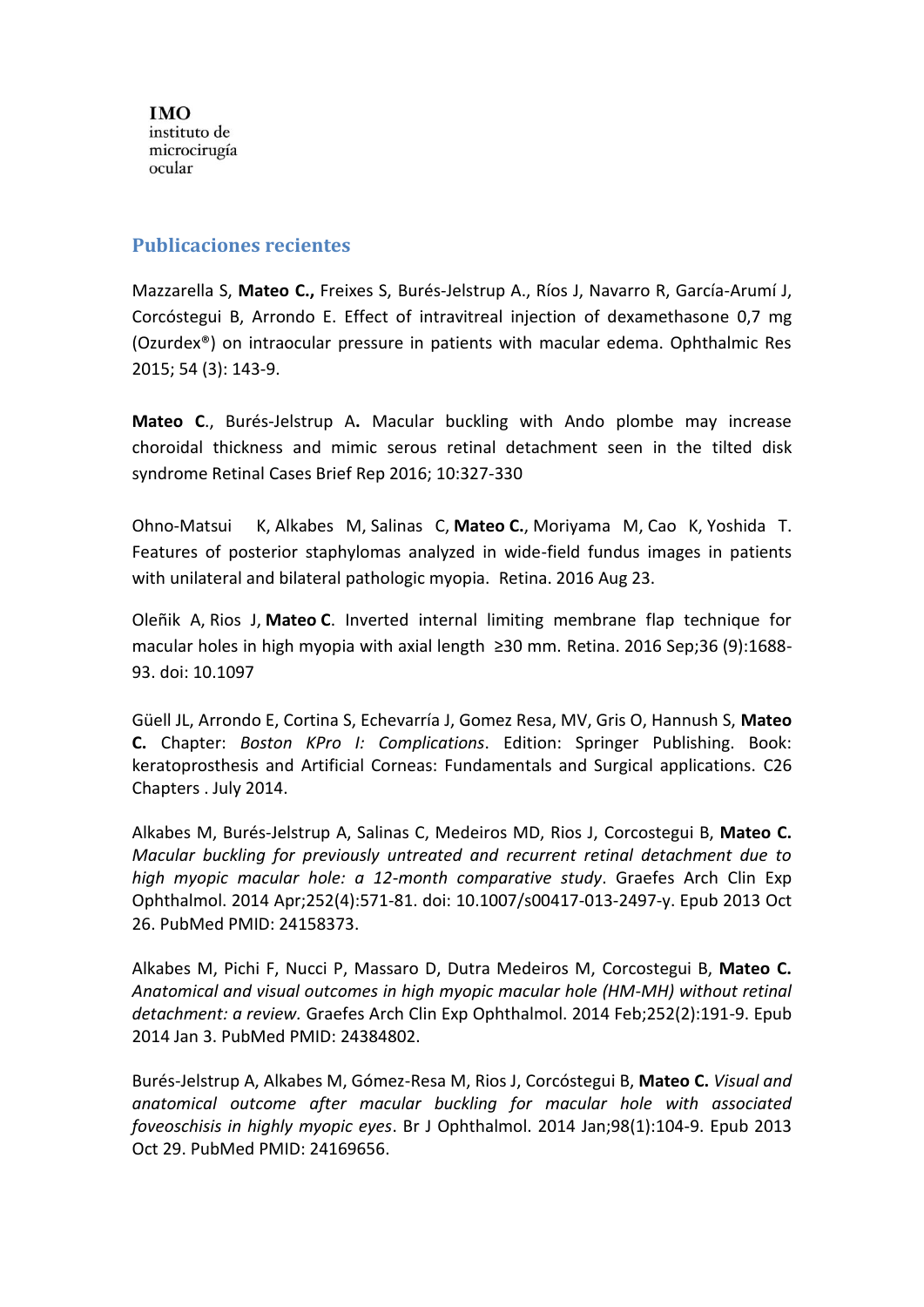Dutra Medeiros M, Postorino M, Navarro R, Garcia-Arumí J, **Mateo C,** Corcóstegui B. *Dexamethasone Intravitreal Implant for Treatment of Patients with Persistent Diabetic Macular Edema*. Ophthalmologica. 2013 Dec 19. [Epub ahead of print] PubMed PMID: 24356099.

Alkabes M, Burés-Jelstrup A, Salinas C, Medeiros MD, Rios J, Corcostegui B, **Mateo C.** *Macular buckling for previously untreated and recurrent retinal detachment due to high myopic macular hole: a 12-month comparative study*. Graefes Arch Clin Exp Ophthalmol. 2013 Oct 26. [Epub ahead of print] PubMed PMID: 24158373.

**Mateo C,** Dutra Medeiros M, Alkabes M, Burés-Jelstrup A, Postorino M, Corcóstegui B. *Illuminated Ando plombe for optimal positioning in highly myopic eyes with vitreoretinal diseases secondary to posterior staphyloma*. JAMA Ophthalmol. 2013 Oct;131(10):1359-62. PubMed PMID: 23949132.

Medeiros MD, Postorino M, Pallás C, Salinas C, **Mateo C,** Garcia-Arumí J, Corcóstegui B. *Cyclodialysis induced persistent hypotony: surgical management with vitrectomy and endotamponade.* Retina. 2013 Sep;33(8):1540-6. PubMed PMID: 23598794.

Dutra Medeiros M, Navarro R, Garcia-Arumí J, **Mateo C**, Corcóstegui B. *Dexamethasone intravitreal implant for treatment of patients with recalcitrant macular edema resulting from Irvine-Gass syndrome.* Invest Ophthalmol Vis Sci. 2013 May 7;54(5):3320-4. PubMed PMID: 23599334.

**Mateo C,** Dutra Medeiros M, Alkabes M, Burés-Jelstrup A, Postorino M, Corcóstegui B.

*Illuminated Ando Plombe for Optimal Positioning in Highly Myopic Eyes with Vitreoretinal Diseases Secondary to Posterior Staphyloma.* JAMA Ophthalmol 2013; 131: 1359-1362.

**Mateo C**, Gómez-Resa MV, Burés-Jelstrup A, Alkabes M. *Surgical outcomes of macular buckling techniques for macular retinoschisis in highly myopic eyes*. Saudi J Ophthalmol 2013; 27: 235-239.

Alkabes M, Padilla L, Salinas C, Nucci P, Vitale L, Pichi F, Burès-Jelstrup A, **Mateo C.** *Assessment of OCT measures as prognostic factors in myopic macular hole surgery without foveoschisis*. Graefes Arch Clin Exp Ophthalmol. 2013; 251: 2521-2527.

Gómez-Resa MV, Burés-Jelstrup A, **Mateo C.** *Myopic traction maculopathy*.Dev Ophthalmol. 2014; 54: 204-212.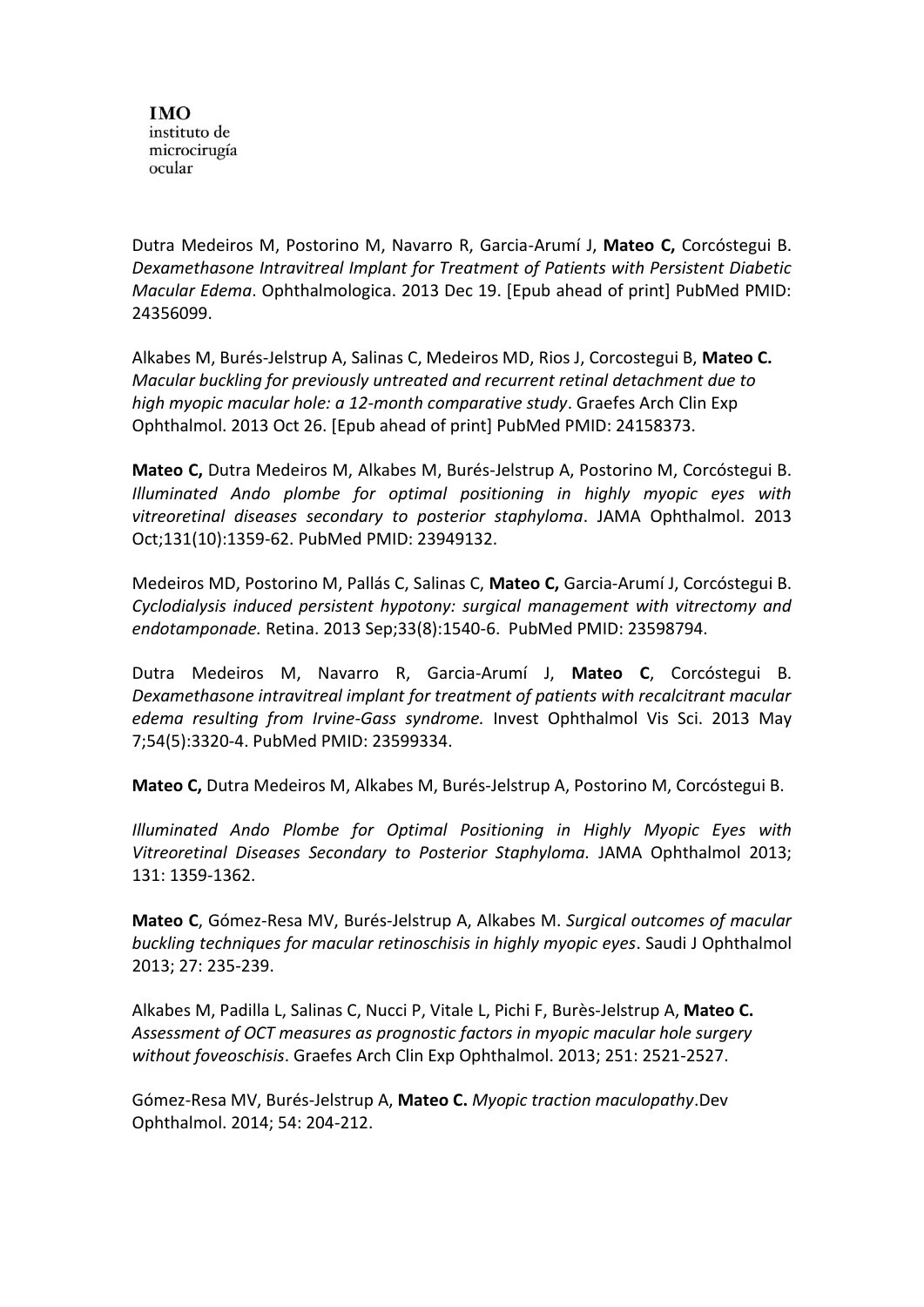Medeiros MD, Alkabes M, Navarro R, Garcia-Arumí J, **Mateo C,** Corcóstegui B. *Dexamethasone intravitreal implant in vitrectomized versus nonvitrectomized eyes for treatment of patients with persistent diabetic macular edema*. J Ocul Pharmacol Ther. 2014 Nov;30(9):709-16. doi: 10.1089/jop.2014.0010. Epub 2014 Sep 26. PubMed PMID: 25259834.

Dutra Medeiros M, Postorino M, Navarro R, Garcia-Arumí J, **Mateo C,** Corcóstegui B. *Dexamethasone intravitreal implant for treatment of patients with persistent diabetic macular edema.* Ophthalmologica. 2014;231(3):141-6. doi: 10.1159/000356413. Epub 2013 Dec 19. PubMed PMID: 24356099.

#### **Cursos y congresos**

**Mateo C.** (2016) 1) Moderador. Surgical Retina. 2) Ponente 1.Considerations about silicone oil 2.Viscodelamination in Proliferative diabetic retinopathy 3.Guest Lecture: Dealing with P.V.R., a personal approach 4.Complex Retinal detachment - common discussions. Upper Egypt Retina Meeting. Luxor

**Mateo C.** (2016) 1) Moderador. Retina quirúrgica. 2) Ponente 1.Consideraciones quirúrgicas en la alta miopía 2.Podemos reducir las complicaciones en la cirugía del DR... "yes, we can". Fórum Arruzafa 2016. Córdoba

**Mateo C.** (2016) Ponente. Dealing with myopic retinoschisis in high myopia. Retinapoli 2016. Nápoles

**Mateo C.** (2016) Ponente. Vitreoretinal Surgical Rounds: What Would Machemer Do?. Annual Meeting of American Academy of Ophthalmology. Chicago

**Mateo C.** (2016) Ponente. 1) Macular buckle: Indications, techniques and results 2) Complex RD: Common themes. XVI EURETINA Congress. Copenhaguen

**Mateo C.** (2016) Ponente. 1) Tackling PVR: My Way 2) Macular Buckle: My Experience. Delhi Retina Meet 2016. Nueva Delhi

**Mateo C.** (2016) Ponente. Surgery of PDR. Surgical Retina ESASO Module. European School for Advanced Studies in Ophthalmology. Lugano

**Mateo C.** (2016) Ponente. Terapias de rescate y nuevos tratamientos: Indentador macular como terapia de rescate para agujeros maculares miópicos persistentes. Mácula 2016. Barcelona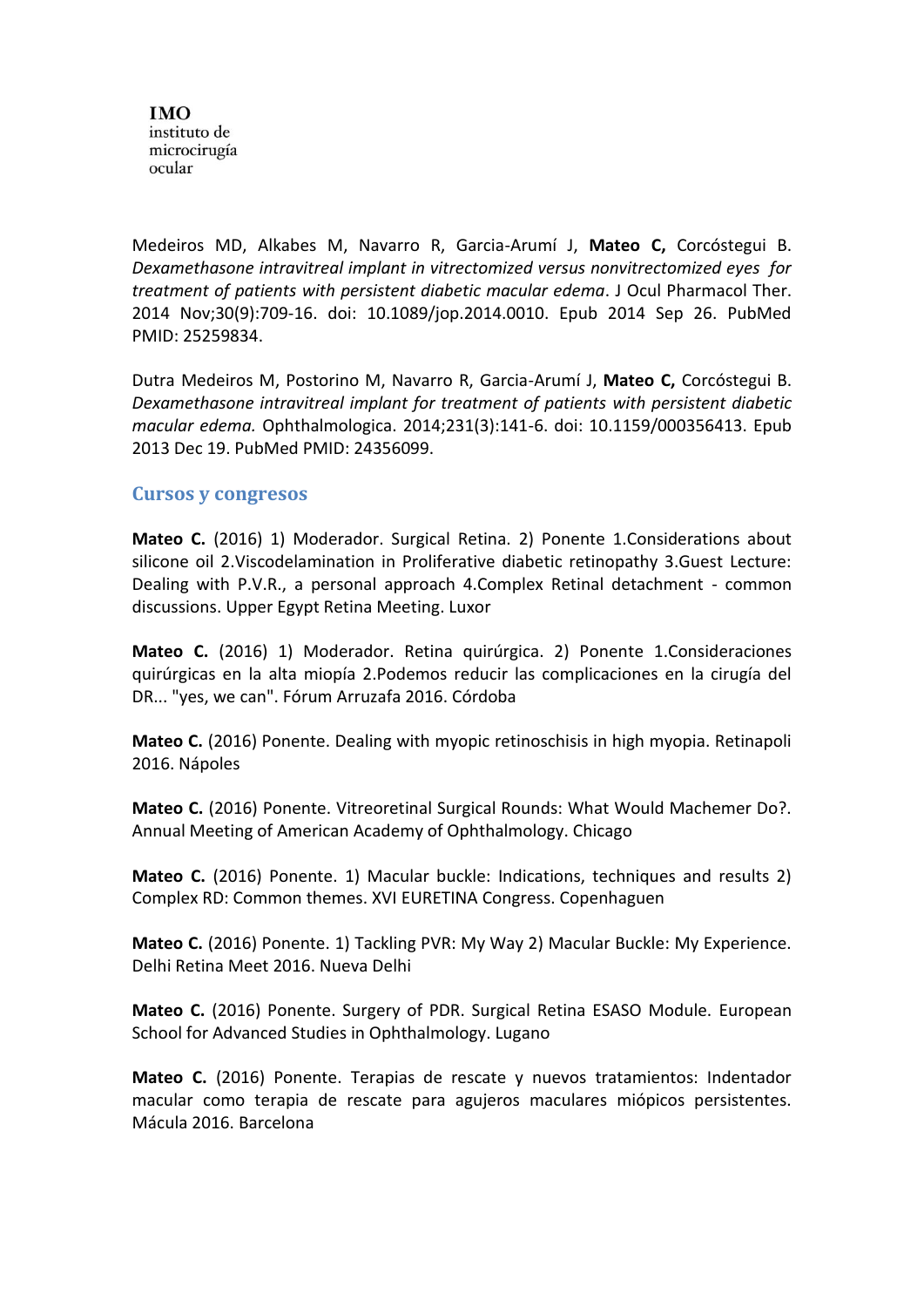**Mateo C.** (2016) 1) Moderador. Live Surgery. 2) Ponente 1.Myopic Traction Maculopaty: Vitrectomy and ILM peeling vs. Macular Buckling 2.Idiopathic macular hole: What we know and what we don't know 3.IOFBs: Mi personal pearls and tricks 4.Dry macular folds: why, how and when to treat them. 14th International Meeting of The Egyptian Vitreoretinal Society (EGVRS). El Cairo

**Mateo C.** (2016) 1) Cirujano. Live Surgery: operations in 3D. 2) Ponente 1.Myopic Foveoschisis and Macular Holes: ILM Peeling with Buckle 2.Surgical Retina: The Secret of Avoiding Subretinal PFCL. Frankfurt Retina Meeting. Frankfurt

**Mateo C.** (2016) Ponente. Una charla especial: Maculopatía traccional en el alto miope. XVIII FacoElche. Elche

**Mateo C.** (2016) 1) Ponente 1.Retinal detachment: PVR tips and tricks 2.New Devices and techniques: Boston K-Pro. A V-R point of view 3. Macular holes in high myopia: A Real Challenge 4.Troubles dealing with myopic tractional foveoschisis. 2) Panelista 1.Panel 2: Vitreomacular traction 2.How do I do it video panel. 3) Moderador. Vitreoretina 4: New Devices and techniques. 6th Cairo Retina Meeting. El Cairo

**Mateo C.** (2015) 1) Ponente. 1.Working under air during Vitrectomy. Why and When 2.Myopic maculopaty: Myopic Macular Hole. Is it still a challenge?. 2) Director. Myopic maculopaty. FLOREtina 2015. Florencia

**Mateo C.** (2015) Ponente. Instruction Course: Vitreoretinal Surgical Techniques: How Do I Do It?. Annual Meeting of American Academy of Ophthalmology. Las Vegas

**Mateo C.** (2015) Ponente. Foveosquisis y agujero macular miópico: opciones quirúrgicas. Barcelona Retina Meeting. Barcelona

**Mateo C.** (2015) Ponente. 1) Diabetic Traction 2) Role of Scleral Buckling in Macular Hole 3) Management of Posterior Dislocated IOL 4) PVR Management Sub-Retinal Strand. Al Qassimi Ophthalmology International Conference 2015. Dubai

**Mateo C.** (2015) Ponente. 1) Disorders of the Vitreoretinal Interface Symposium: Treatment of macular foveoschizis and macular hole in high myopia 2) ASRS Symposium: New Advances in Management of Posterior Retinal Detachment in High Myopia 3) ESASO Symposium: Myopic schisis 4) What to do when faced with myopic foveoschisis associated with foveal detachment?. 15th EURETINA Congress. Niza

**Mateo C.** (2015) Ponente. Vitreoretinal Surgical Techniques: How Do I Do It? ASRS Annual Meeting. Viena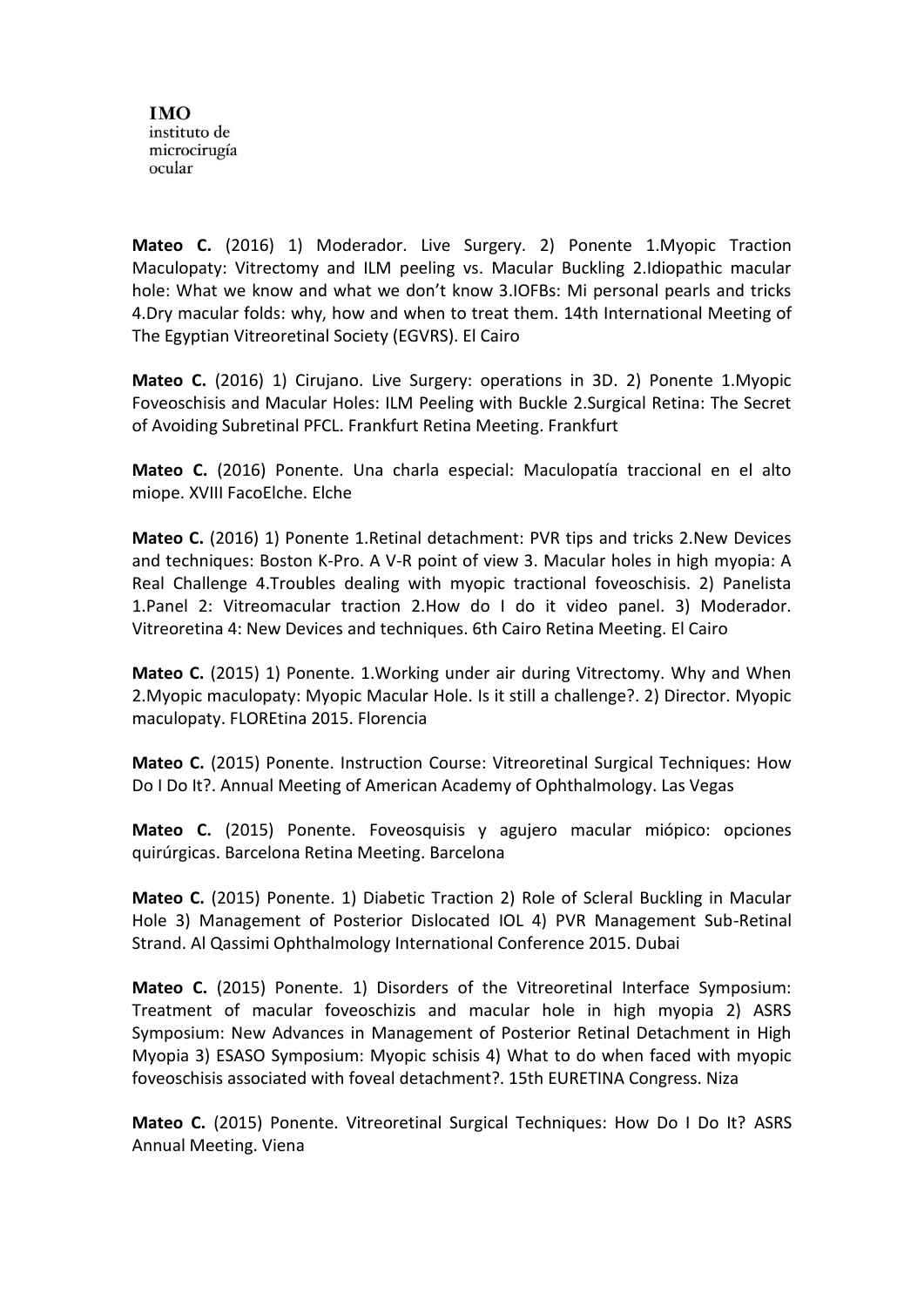**Mateo C.** (2015) Ponente. European VitreoRetinal Society (EVRS) Training School. Bremen

**Mateo C**. (2014) Ponente. Controversias en el agujero macular idiopático. Preceptorship Novartis. Barcelona.

**Mateo C**. (2014) 1) Simposium de Vítreo-Retina Moderador/Ponente. Traslocación macular, ¿en la era antiangiogénica? Primera Mesa Redonda. 2) Simposium de Vítreo-Retina, Moderador/Ponente. **Vídeos quirúrgicos de vítreo-retina.** Segunda Mesa Redonda. XLVI Congreso de la Sociedad Andaluza de Oftalmología. Cádiz

**Mateo C**. (2014) 1) Ponente. Cuerpo extraño intraocular. 2) Ponente. Agujero macular idiopático. Lo que sabemos y lo que desconocemos. 40ª Reunión Anual de la Sociedad Gallega de Oftalmología. Lugo

**Mateo C**. (2014) 1) Mesa redonda. Vitreoretinal junction: round table 2) Presidente/Ponente. Vitreoretinal surgery: Macular Buckling... Meeting the past. Retina: A global perspective. Treviso

**Mateo C**. (2014) Comunicación libre. Resultado anatómico en el agujero macular miópico con longitudes axiales mayores a 30 mm tras intervención con vitrectomía vía pars plana y técnica de flap invertido. XVIII Congreso Sociedad Española Retina y Vítreo (SERV). Sevilla

**Mateo C**. (2014) Cirugía en directo. Frankfurt Retina Meeting. Frankfurt

**Mateo C**. (2014) 1) Panelista. **Controversies in Surgical Retina: Panel on Controversial Surgical Cases. 2) Ponente. Surgical Retina: Debate II: Myopic foveoschisis. Vitrectomy**. The 5<sup>th</sup> World Congress on Controversies in Opthalmology (COPHY). Lisboa

**Mateo C**. (2014) 1) Ponente. High myopic foveoshisis and the story goes on and on and on… Duke's University Symposium. Durham.

**Mateo C**. (2014) 1) Ponente. Desprendimiento de Retina. Vigo Retina. Vigo

**Mateo C.** (2014) 1) Ponente. Tractional Myopic Maculopathy. 14<sup>th</sup> European VitreoRetinal Society Meeting (EVRS). Porto

**Mateo C.** (2013) 1) Ponencia. AMD 2) Ponencia. Retinal Detachment 3) Ponencia. Diabetic Retinopathy. 30th Annual Symposium of the King Khaled Eye Specialist Hospital and the 25th Annual Scientific Meeting of the Saudi Ophthalmological Society. Saudi Arabia.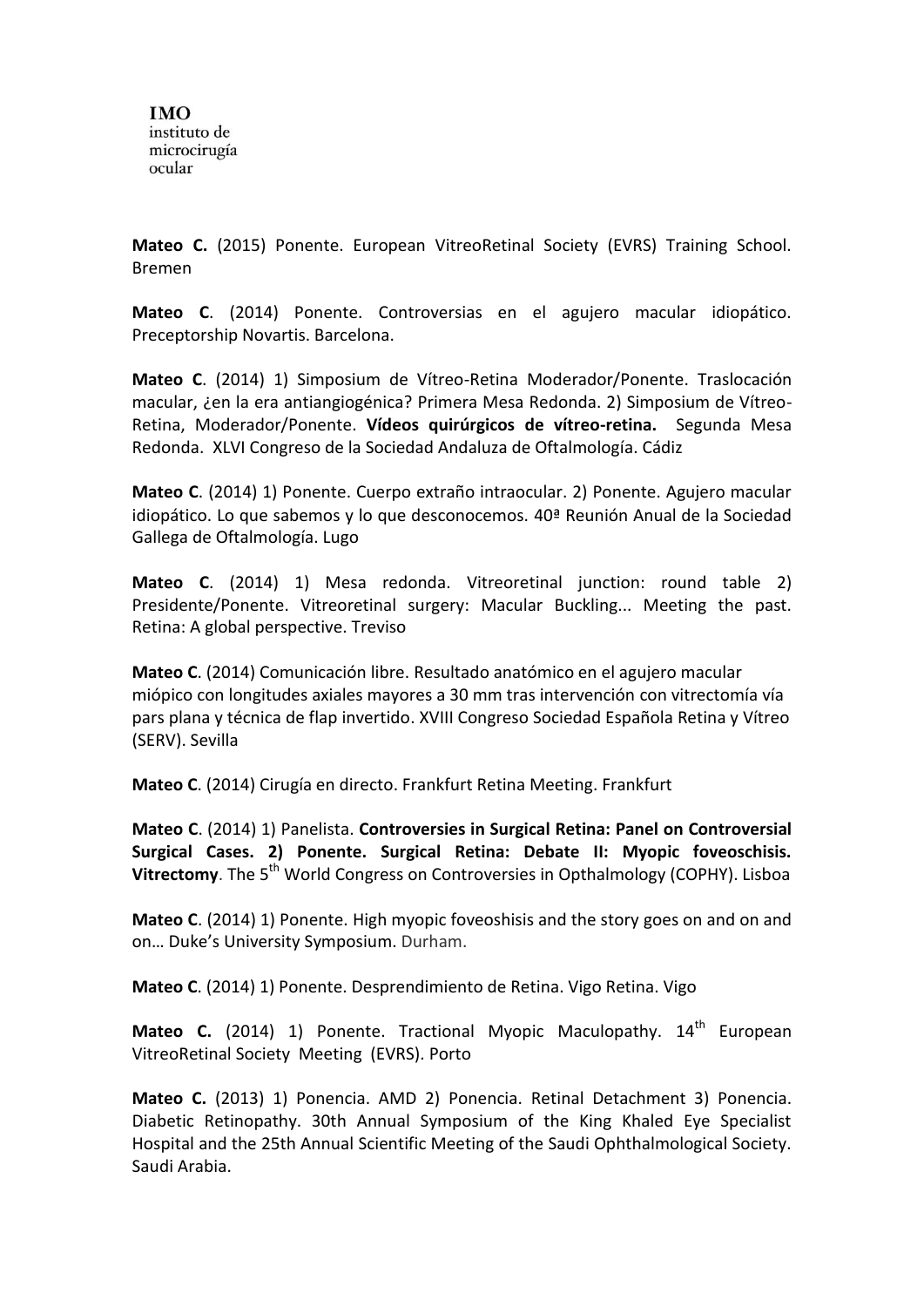**Mateo C.** (2013) Conferencia magistral. XXI Jornadas de la Sociedad Oftalmológica Castellano Leonesa, ACLOFT. Burgos.

**Mateo C.** (2013) Cirugía en directo. Present and Future Challenges in Severe Retinal Diseases. Verona.

**Mateo C.** (2013) Ponente. Posterior scleral buckling or vitrectomy in myopic eye, Speaker: Carlos Mateo. In session: Innovative vitreoretinal surgery. European Society of Ophthalmology. Copenhagen

**Mateo C.** (2013) 1) Comité organizador. 2)Cirugía en directo. 3) Ponente. Macular Buckling in High Myopic Eyes. Trends in Surgical and Medical Retina. Barcelona

**Mateo C**. (2013) Ponente. Retinopatía Miópica.2ªs Jornadas de Baja Visión y Rehabilitación Visual organizadas por la Sociedad Española de Especialistas de Baja Visión (SEEBV)

**Mateo C**. (2013) Mesa Redonda.Vídeos quirúrgicos de vítreo-retina. Symposium de vítreo-retina. XLVI Congreso de la Sociedad Andaluza de Oftalmología

**Mateo C**. (2013) Faculty. Classes, Live Surgery and Discussion Groups. 12th European Vitreo-Retinal Training School. Bremen.

**Mateo C**. (2013) Faculty. Japanese Society of Cataract and Refractive Surgery 28th Annual Meeting. Tokyo.

Mateo C. (2013) Ponente. What we know about idiopathic macular holes. 5<sup>th</sup> Cairo Retina Meeting Joint by the Arab African Society Meeting (AASRS). El Cairo.

## **Investigación**

**Investigador colaborador.** FOVISTA. Ensayo controlado fase III, aleatorizado, doble ciego, para establecer la seguridad y eficacia de la administración intravítrea de Fovista ™ (aptámero anti PDGF-B pegiliado) administrado en combinación con AvastinR o EyleaR comparado con AvastinR o EyleaR en monoterapia en sujetos con degeneración macular asociada a la edad neovascular subfoveal. (OPH-1004B)

**Investigador colaborador.** SPECTRI. Estudio de fase III multicéntrico, randomizado con doble enmascaramiento, controlado con simulación, para evaluar la eficacia y la seguridad de lampalizumab administrado en inyección intravitrea a pacientes con